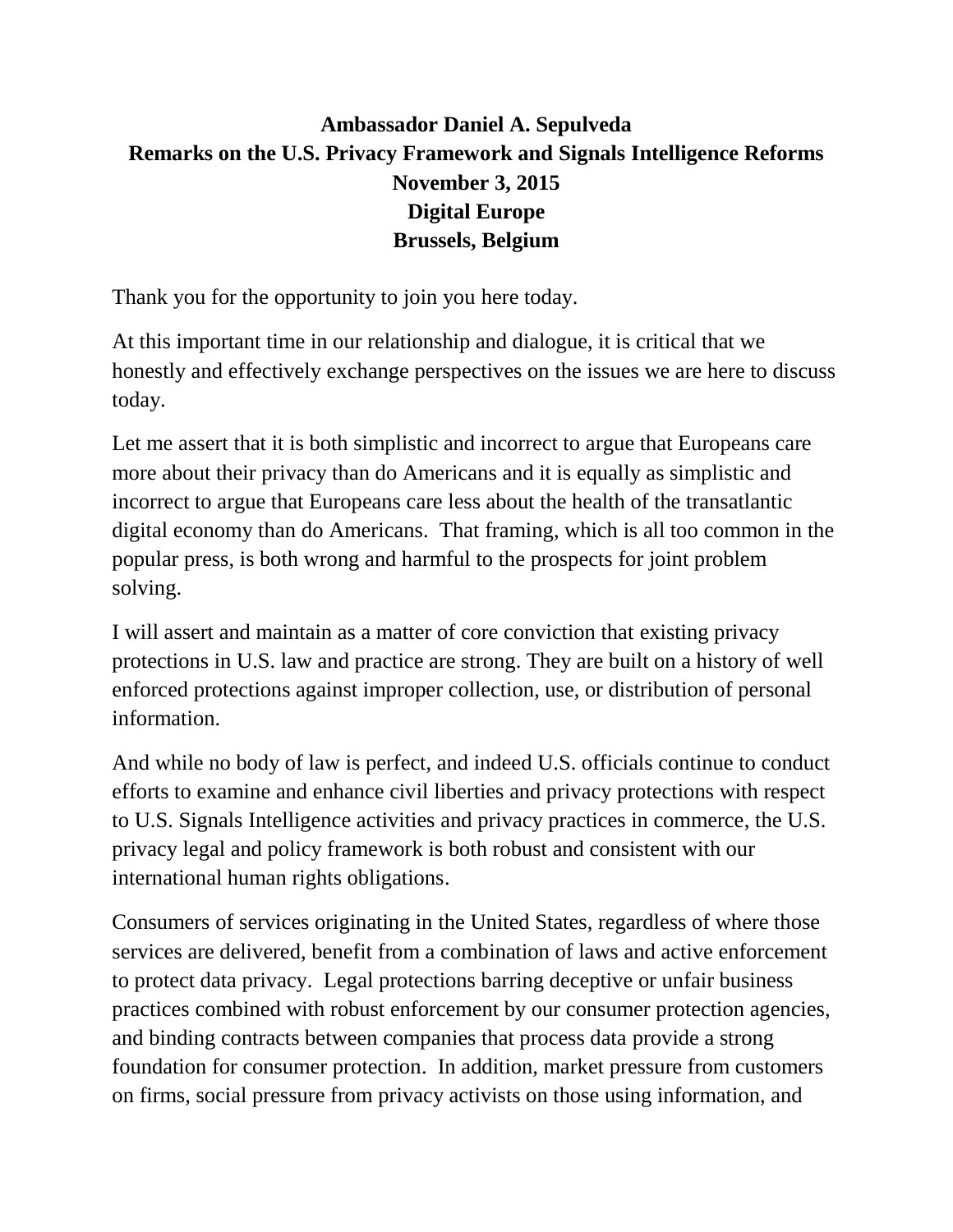vigilance by a free press all help ensure accountability for the way companies protect the data of the people they serve.

Beyond that, the American private sector, acting in their own self interest as well as in an effort to comply with law, are developing a culture of privacy protection. Leading American firms have chief privacy officers and other trained privacy professionals, as well as coordinated policies and practices, to ensure the trust and confidence of the people they serve. These professionals help ensure that American entities' privacy practices evolve to reflect ever-changing technologies and practices; they know it is in their interest to do so and many are competing against each other to drive the best privacy protection solutions for consumers.

Together, those forces create a holistic environment of protection for privacy that provides consumers with strong privacy protections and innovative digital services that is strong, as one noted privacy scholar has pointed out, not just on the books, but also on the ground.

Nonetheless, this Administration has explored how we can do better, both as a matter of law and practice. President Obama directed John Podesta to lead a scoping exercise to identify privacy challenges in the age of "Big Data"-an effort that resulted in multiple private and public sector reforms as well as the February release of a potential framework for a Consumer Privacy Bill of Rights. The draft law would provide greater specificity and certainty to consumers as to what they can expect from those who collect, use, and share their information.

In his release of the proposed framework for a Consumer Privacy Bill of Rights, President Obama states, "even though we live in a world where we share personal information more freely than in the past, we must reject the notion that privacy is an outdated value. It has been at the heart of our democracy since its inception, and we need it now more than ever."

The Consumer Privacy Bill of Rights calls on stakeholders, the U.S. Congress, and individuals to discuss and work toward a comprehensive framework for privacy protection that is flexible, understandable, and beneficial to consumers and industry alike.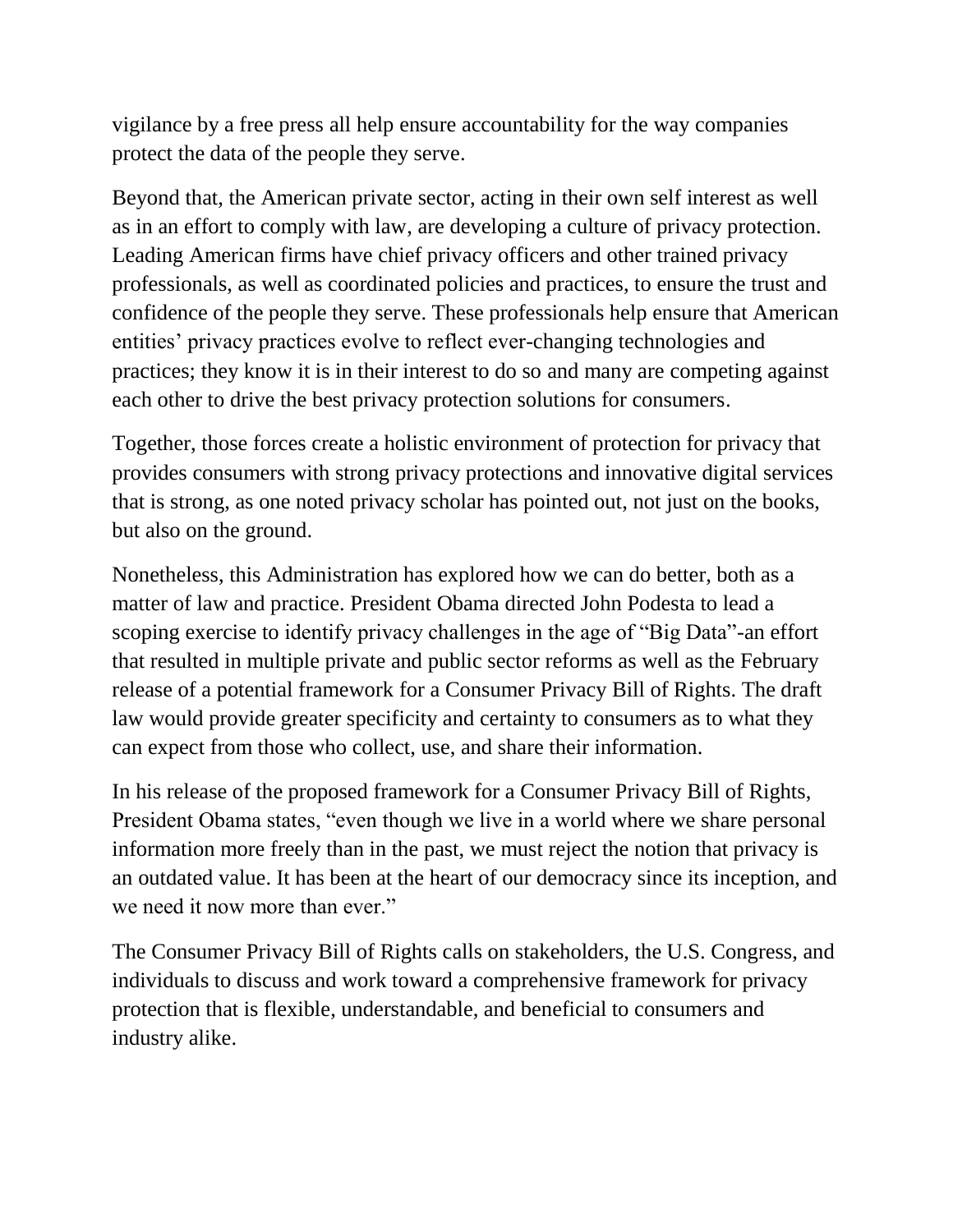The Consumer Privacy Bill of Rights applies to personal data, which means any data, including aggregations of data, that is linkable to a specific individual. Personal data may include data that is linked to a specific computer or other device. Even without legislation, the Administration will continue to convene multistakeholder processes that use this Bill of Rights as a template for codes of conduct that are enforceable by the Federal Trade Commission. These elements the Consumer Privacy Bill of Rights, codes of conduct, and strong enforcement will increase interoperability between the U.S. consumer data privacy framework and those of our international partners.

We are sometimes met with skepticism in Europe about our commitment to privacy in America because we lack an overarching law on commercial privacy. FTC Commissioner Julie Brill, a leading mind on these issues, has pushed back on that criticism in expert fashion, outlining the authorities of the FTC's power to protect consumers as well as the U.S. laws that protect privacy in specific business areas like health care and financial services.. In her recent speech in Amsterdam, Commissioner Brill detailed our privacy protections, summarizing, "When these different parts of the U.S. privacy framework are put together, the result is a system that is strong and comprehensive. But it is also maddeningly difficult to explain to my European colleagues."

I share both her conviction and her pain.

But we are not here to argue that the status quo requires no new work. The President understands, and we believe industry does as well, that we all have to work together to create a continually improving environment of respect for people's personal information in order to support the trust necessary to encourage use of services and promote the continued growth of the digital economy.

At the Federal Trade Commission earlier this year, President Obama presented his comprehensive approach to enhancing that trust by improving consumers' security, tackling identity theft, and bolstering privacy online and in the classroom. Among his proposals, the President has put forward a new legislative proposal to help bring peace of mind to the tens of millions of consumers whose personal and financial information has been compromised in a data breach. This proposal clarifies and strengthens the obligations companies have to notify customers when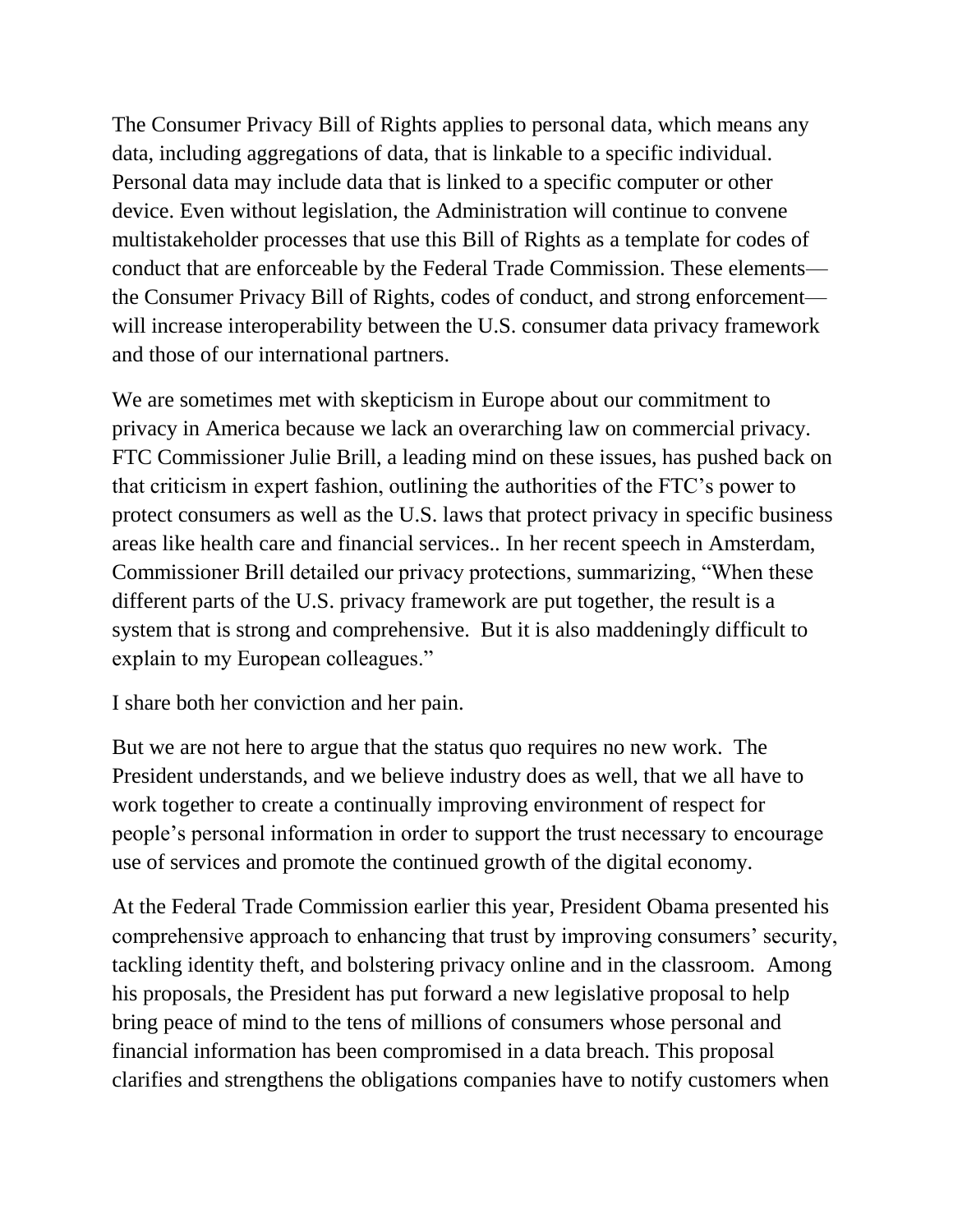their personal information has been exposed, including establishing a 30-day notification requirement from the discovery of a breach, while providing companies with the certainty of a single, national standard. The proposal also criminalizes illicit overseas trade in stolen identities.

To further address identity theft, the President has sought to give consumers access to one of the best early indicators of identity theft, as well as an opportunity to improve their credit health. A growing list of firms will make credit scores available for free to their customers. Through this effort more than half of all adults in the U.S. with credit scores will now have access to this tool to help spot identity theft.

To protect students, the President has released a legislative proposal designed to ensure that data collected in the educational context is used only for educational purposes. This bill, modeled on a landmark California statute and building on the recommendations of the White House Big Data review released earlier this year, would prevent companies from selling student data to third parties for purposes unrelated to educational missions and from targeting advertising to students based on data collected in school. The bill would, however, still permit important research initiatives to improve student learning outcomes as well as efforts by companies to continuously improve the effectiveness of their learning technology products.

Not wanting to wait for passage of a law, the President won new commitments from the private sector to help enhance students' privacy on the day he announced the legislative proposal. Seventy-five companies have committed to the cause, signing a pledge to provide kids, parents, and teachers with important protections against misuse of their data.

As you know, at the same time as we proposed changes to our laws and practices, our Department of Commerce has engaged with EU officials on updating the Safe Harbor Framework for commercial data transfers. The Safe Harbor's 4,000 plus membership is as deep and broad as the U.S.-EU relationship itself. Safe Harbor companies come from almost every sector of the economy and include both U.S. headquartered companies and the U.S. subsidiaries and affiliates of EUheadquartered companies. In addition to the thousands of companies in the Safe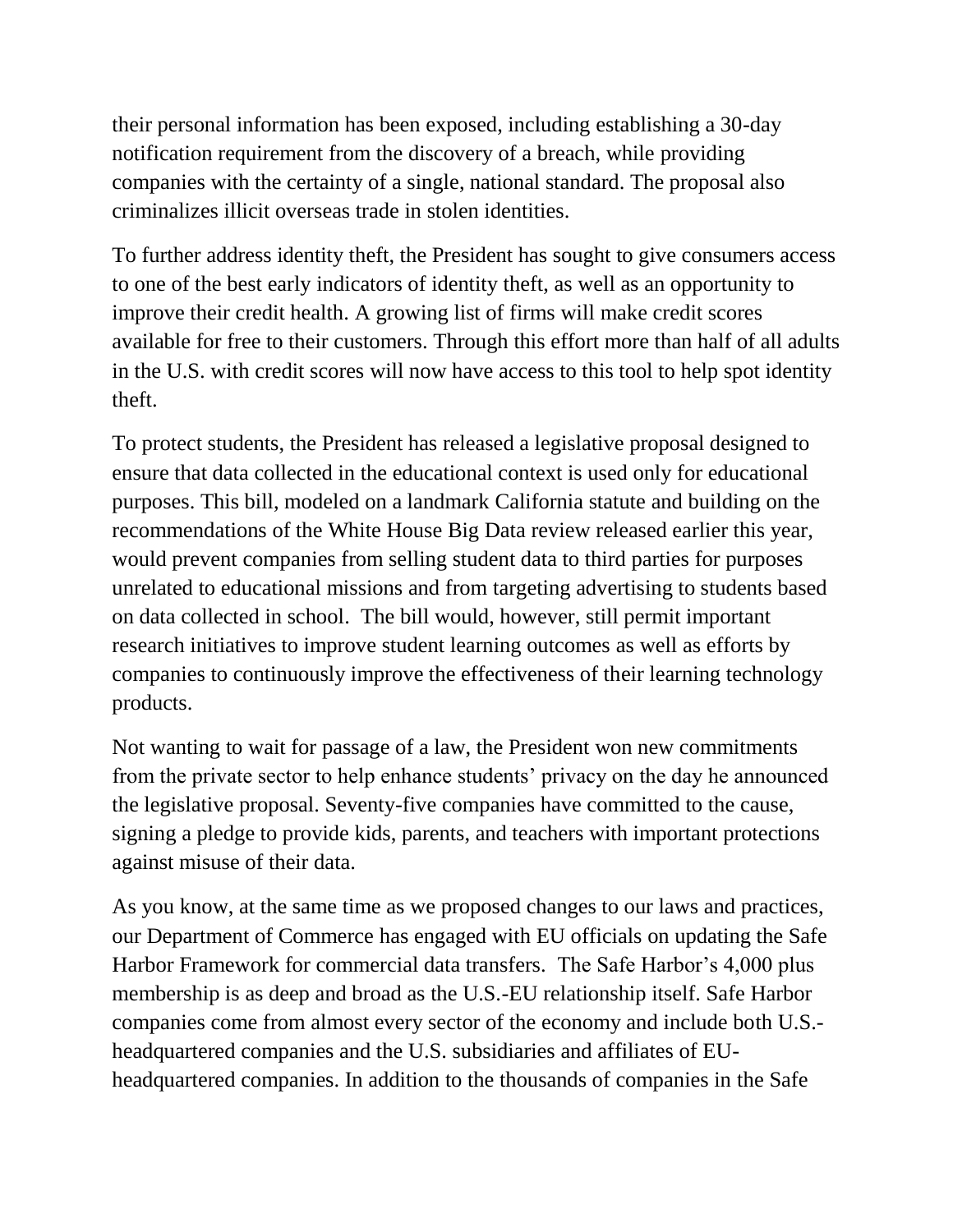Harbor, countless EU-based companies have relied on the Framework to conduct business with their U.S.-based partners and clients.

In the process, U.S. and EU companies have built one of the most robust crossborder data networks in the world. Safe Harbor has strengthened and facilitated this network, which is a critical pillar of our competitiveness and the economic well being of our people. The Safe Harbor privacy principles have also provided vital privacy protections to the benefit of EU citizens, most importantly through the strong enforcement of the U.S. Federal Trade Commission.

In the wake of the European Court of Justice's decision invalidating the European Commission's 2000 decision on Safe Harbor, it is now more imperative than ever that the U.S. and EU expeditiously conclude an updated Framework that provides EU citizens with privacy safeguards that meet EU requirements and provides a clear path for U.S. and EU companies to continue transferring data.

The ECJ decision makes FTC enforcement of companies' transatlantic privacy commitments much more difficult because, in the absence of Safe Harbor, companies have little incentive to make representations about their adherence to European privacy standards. Further, it has eliminated the transparency that comes from knowing who is participating in the program and the conditions under which they have agreed to treat transatlantic personal data.

America's willingness to update the Safe Harbor as the EU's partner will ensure that the Framework lives up to our shared values. The U.S. Congress, as well as our Administration, is working hard to address EU concerns because we respect and value this relationship.

It is important to note that as a result of significant effort on the part of multiple parties, the Judicial Redress Act was passed by the U.S. House of Representatives on October 20 and is currently being considered by the U.S. Senate. The passage of this bill would give citizens of designated countries the same judicial redress rights available to Americans under the Privacy Act with regard to information shared with U.S. law enforcement authorities, including the ability to seek access and amendment of their personal data, as well as to bring a lawsuit for the intentional or willful disclosure of personal information.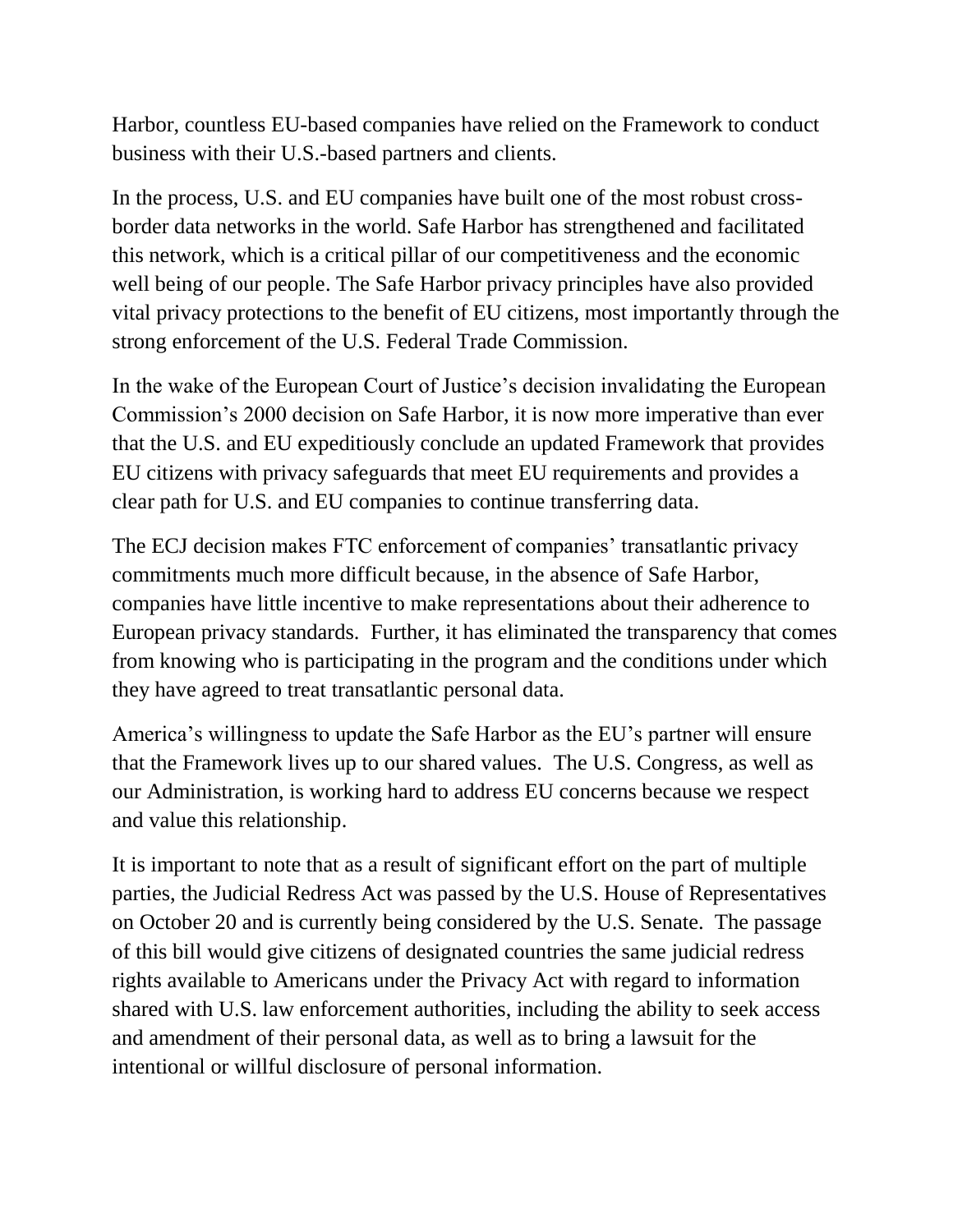I would also like to address the review of the U.S. signals intelligence programs in 2013. These reviews were conducted by a Presidentially- appointed, independent Review Group on Intelligence and Communications Technology as well as the Privacy and Civil Liberties Oversight Board, otherwise known as the PCLOB, which is an independent entity within the Executive Branch established by Congress as a privacy watch-dog in the area of counter-terrorism.

Both of these entities were given full access to classified intelligence security materials in order to facilitate their reviews. That kind of access and review of signals intelligence programs by independent actors is the equal of any in the world.

The Review Group issued a report in December 2013 that contained 46 recommended changes to law, procedure and practices. The PCLOB has issued two reports regarding Section 215 of the USA PATRIOT Act and Section 702 of the Foreign Intelligence Surveillance Act, or FISA. Based on the recommendations of these independent groups, the Obama Administration and U.S Congress have taken many concrete steps that have resulted in strengthened privacy and civil liberties protections for people around the world. These changes reflect the United States' longstanding conviction that signals intelligence collection should target national security threats and not be used to surveil either legitimate exercises of free expression or domestic political debate.

On January 17, 2014, President Obama delivered a speech to announce key signals intelligence reforms, saying "we have to make some important decisions about how to protect ourselves and sustain our leadership in the world, while upholding the civil liberties and privacy protections that our ideals and our Constitution require. We need to do so not only because it is right, but because the challenges posed by threats like terrorism and proliferation, and cyber-attacks are not going away any time soon."

On that day the President issued Presidential Policy Directive 28 implementing substantial changes to the collection of all signals intelligence. The President directed that U.S. signals intelligence activities must include appropriate safeguards for personal information of all individuals regardless of nationality, and that, where feasible, protective policies and procedures be applied equally,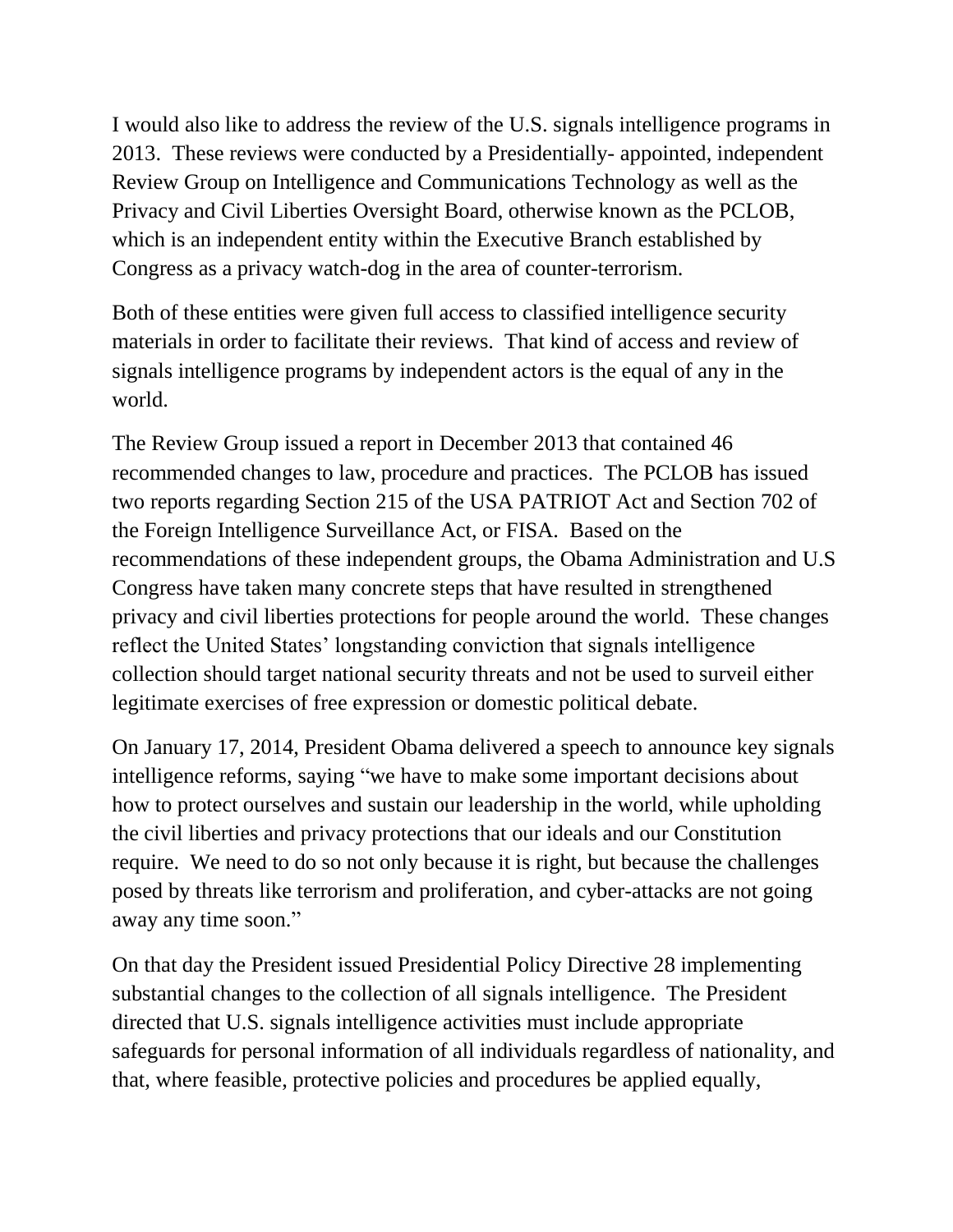regardless of nationality, to govern the retention and dissemination of such information. PPD-28 also makes clear that the United States does not collect intelligence to suppress criticism or dissent. We do not collect intelligence to disadvantage people based on their ethnicity, race, gender, sexual orientation, or religion. And we do not collect intelligence to provide a competitive advantage to U.S. companies, or U.S. commercial sectors.

In terms of our bulk collection, we will only use data to meet specific security requirements such as counter-intelligence; counter-terrorism; counter-proliferation; cyber-security; force protection for our troops and allies; and combating transnational crime, including sanctions evasion. The bottom line is people around the world – regardless of their nationality – should know that the United States is not spying on ordinary people who do not threaten our national security and takes their privacy concerns into account.

Other significant reforms were contained in the USA FREEDOM Act that the U.S. Congress enacted into law on June 2, 2015. It prohibits the U.S. government from using FISA to acquire metadata in bulk.

The Act also enacted meaningful reforms to the Foreign Intelligence Surveillance Court, for instance by allowing cleared attorneys to specifically represent privacy and civil liberties interests before the Court, and also provides for the public release of significant decisions, orders, and opinions. It also furthered the United States' commitment to transparency by authorizing U.S. companies to reveal information about government requests for data, and by requiring the government to release aggregate numbers about such requests.

I was encouraged to hear Commissioner Vera Jourova recognize the significant advancements the U.S has made in protecting individuals' privacy and enacting reforms to our signals intelligence programs during her speech last week to the Committee on Civil Liberties, Justice and Home Affairs.

As I have tried to convey and ask you to consider on the merits, the United States places the highest importance on our partnership with the European Union. We know that it is built on shared interests and shared values. We will continue to cooperate with our EU partners to address their concerns and endeavor to